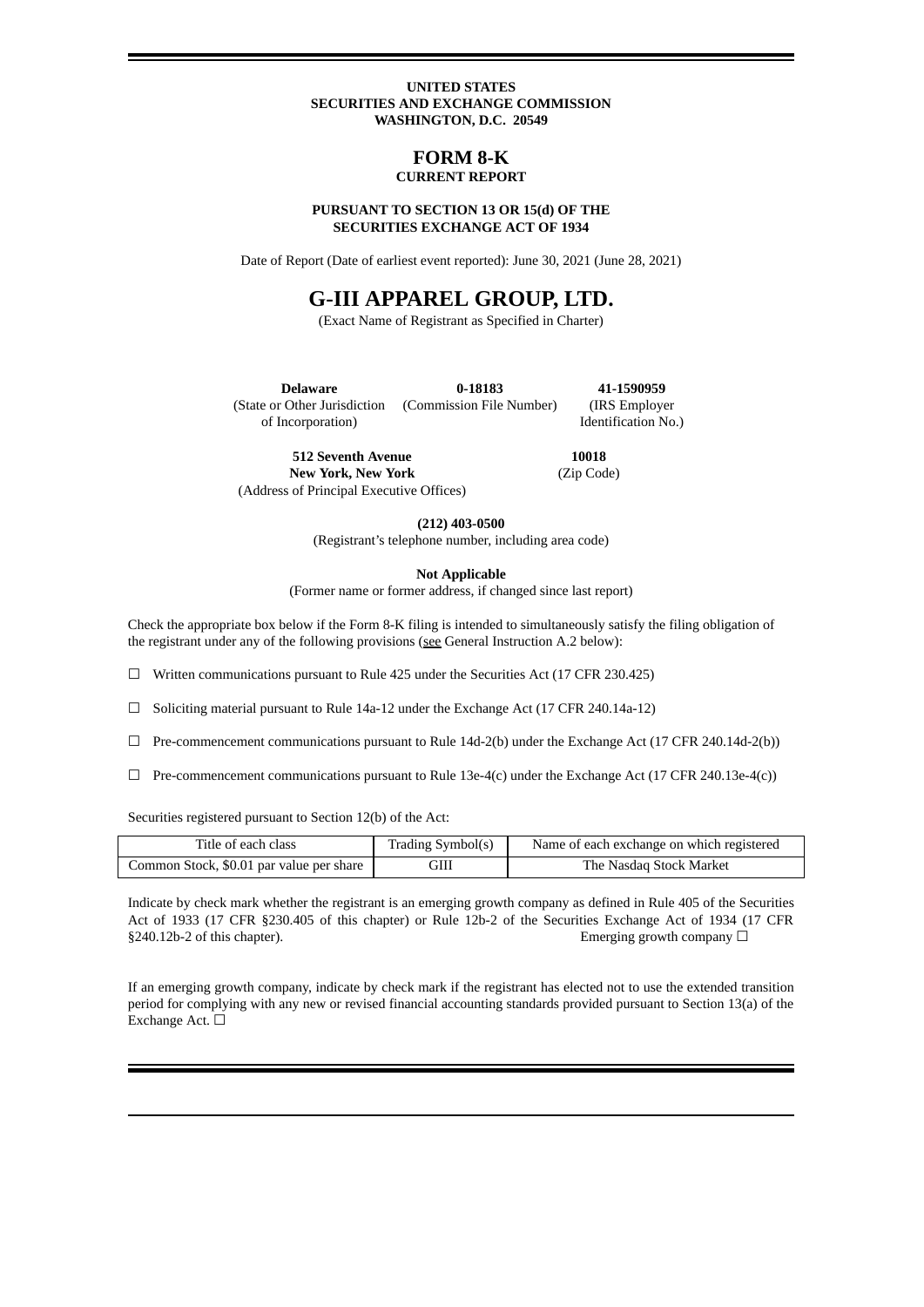#### **Item 1.01 Entry into a Material Definitive Agreement.**

In March 2021, the Compensation Committee (the "Compensation Committee") of the Board of Directors of G-III Apparel Group, Ltd. (the "Company") awarded time-based restricted stock units with three-year cliff-vesting ("Cliff-Vesting RSUs"), pursuant to the Company's 2015 Long-Term Incentive Plan, as amended (the "2015 Plan"), to the named executive officers of the Company (the "Named Executive Officers") in the amounts shown under the heading "Cliff-Vesting RSUs Awarded in March 2021" in the table below. The Compensation Committee awarded Cliff-Vesting RSUs because setting meaningful long-term performance conditions was, at the time of the awards, impracticable due to the severe disruptions to the Company's business caused by the COVID-19 pandemic and the resulting inability to provide guidance concerning the Company's financial results.

In June 2021, following stabilization of the Company's business and its resumption of public reporting of guidance concerning its financial results, the Compensation Committee determined to restructure the Cliff-Vesting RSUs granted to the Named Executive Officers in March 2021 to be 50% performance-based. Each Named Executive Officer voluntarily agreed to accept this modification of the terms of his respective Cliff-Vesting RSUs awarded in March 2021.

On June 28, 2021, the Compensation Committee amended the terms of the March 2021 Cliff-Vesting RSU awards to the Named Executive Officers, so that each award consists of (a) performance share units ("PSUs") in lieu of 50% of the previously awarded Cliff-Vesting RSUs, as shown under the heading "June 2021 Modification: Number of PSUs Awarded" in the table below and (b) the retention of 50% of the previously awarded Cliff-Vesting RSUs, as shown under the heading "June 2021 Modification: Number of Cliff-Vesting RSUs Retained." The PSUs will enable the Named Executive Officers to receive shares of the Company's common stock if and to the extent that the PSU awards vest based on the Company's performance against two metrics: three-year cumulative adjusted earnings before interest and taxes ("Adjusted EBIT") and three-year average return on invested capital ("ROIC"), each of which is described further below. The actual number of PSUs that may vest is subject to adjustment based on the performance level achieved relative to each metric, as described further below, and therefore may be equal to, greater than, or less than the amount specified under "June 2021 Modification: Number of PSUs Awarded" in the table below.

| <b>Name and Position(s)</b>                                                     | <b>Cliff-Vesting RSUs</b><br><b>Awarded in March</b><br>2021 | <b>June 2021 Modification:</b><br><b>Number of PSUs Awarded</b> | June 2021 Modification:<br><b>Number of Cliff-Vesting</b><br><b>RSUs Retained</b> |
|---------------------------------------------------------------------------------|--------------------------------------------------------------|-----------------------------------------------------------------|-----------------------------------------------------------------------------------|
| Morris Goldfarb,<br>Chairman, Chief<br><b>Executive Officer and</b><br>Director | 127,266                                                      | 63,633                                                          | 63,633                                                                            |
| Sammy Aaron, Vice<br>Chairman, President and<br><b>Director</b>                 | 84,844                                                       | 42,422                                                          | 42,422                                                                            |
| Wayne S. Miller, Chief<br><b>Operating Officer</b>                              | 38,180                                                       | 19,090                                                          | 19,090                                                                            |
| Jeffrey Goldfarb,<br><b>Executive Vice President</b><br>and Director            | 31,816                                                       | 15,908                                                          | 15,908                                                                            |
| Neal S. Nackman, Chief<br><b>Financial Officer</b>                              | 11,454                                                       | 5,727                                                           | 5,727                                                                             |

1. *Modification of March 2021 Awards*

2. *Adjusted EBIT Metric*. Satisfaction of this metric will be based on the Company achieving a target aggregate cumulative Adjusted EBIT during the performance period of fiscal 2022 through fiscal 2024 (the "Performance Period"). In determining Adjusted EBIT for a fiscal year, certain pre-established adjustments to

 $\mathcal{D}$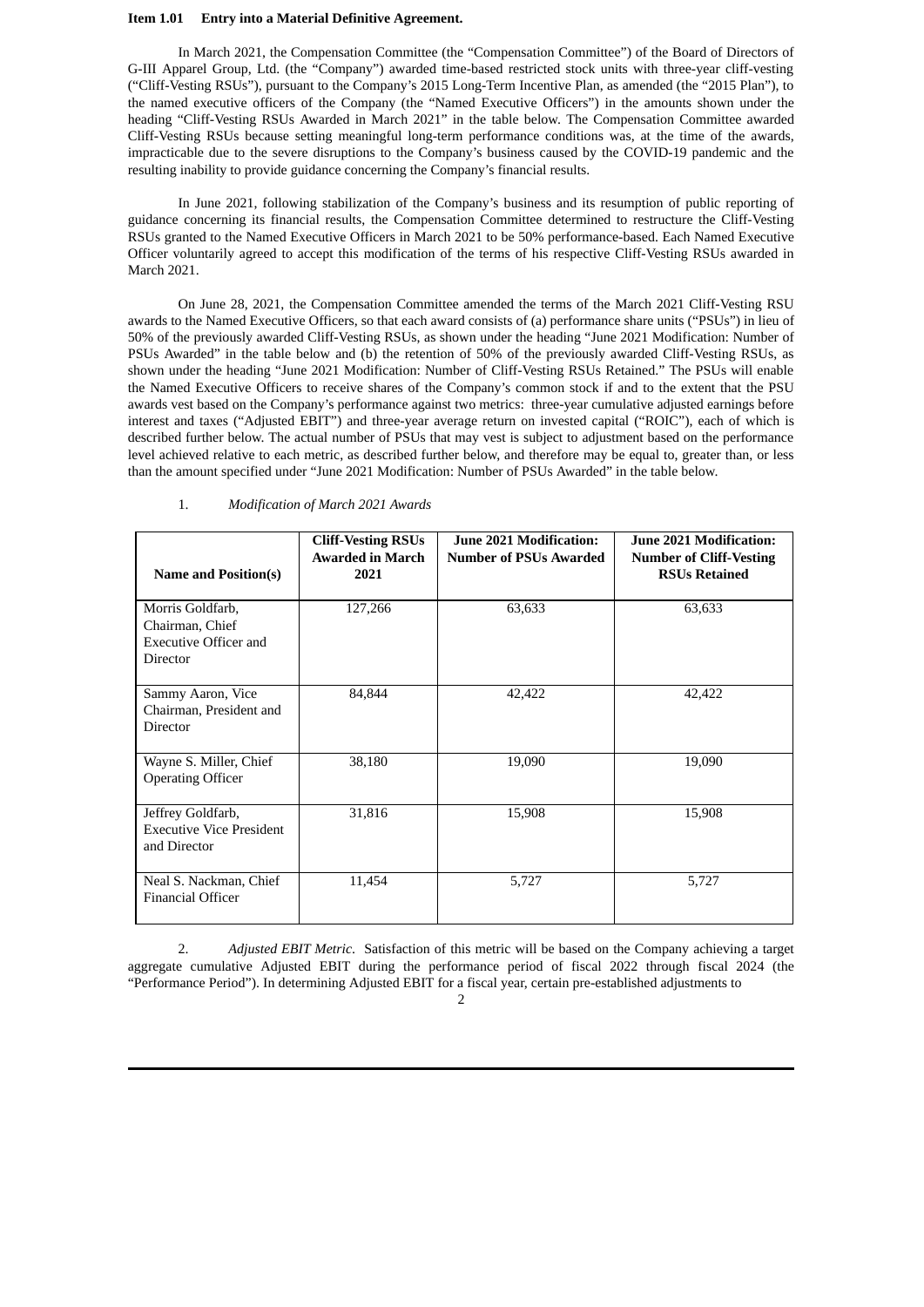financial results as reported under generally accepted accounting principles (GAAP) may apply in certain specified situations.

3. *ROIC Metric*. Satisfaction of this metric will be based on the Company achieving a target average three-year ROIC during the Performance Period, reduced by a hypothetical tax rate of 30%. In determining ROIC for a fiscal year, certain pre-established adjustments to financial results reported under generally accepted accounting principles (GAAP) may apply in certain specified situations.

4. *Weighting of Metrics*. Vesting of 75% of each Named Executive Officer's PSU award is subject to achievement of the Adjusted EBIT metric target and the remaining 25% is subject to achievement of the ROIC metric target. 100% of each Named Executive Officer's PSU award relative to each metric would vest if the target for that metric is achieved. For example, if the Adjusted EBIT metric target is satisfied (but the target is not exceeded and there is no shortfall relative to the target), 75% of the total PSUs awarded to the Named Executive Officer would vest.

5. *Upward and Downward Adjustments for Exceeding or Falling Short of Metric Targets.* The percentage of each Named Executive Officer's PSU award that may vest with respect to each metric will (a) increase to a maximum of 150% of the PSUs awarded to the executive relative to that metric if the results achieved for that metric exceed the metric's performance target by a specified amount and (b) decrease to a minimum of 50% of the PSUs awarded to the Named Executive Officer relative to that metric if results achieved for that metric fall below the metric's performance target but still satisfy the minimum threshold performance level for the applicable metric. The number of PSUs awarded will increase or decrease ratably if actual results are above or below a metric's target. None of the Named Executive Officers' PSU awards will vest with respect to a metric if the results achieved are less than the minimum threshold performance level for that metric, and no more than 150% of the Named Executive Officer's PSU award will vest with respect to a metric even if the results achieved exceed the maximum performance target for that metric.

6. *Settlement Upon PSU Vesting*. If a Named Executive Officer's PSUs vest based on satisfaction of the metrics as described above, settlement of the applicable number of shares underlying the PSUs that have vested based upon the performance levels achieved, subject to any applicable tax withholding, will occur as soon as practicable after the vesting date, contingent on continued employment or other service to the Company through this date.

The number of shares of common stock to which the PSU awards relate will be appropriately adjusted in the event of stock splits, stock dividends and other extraordinary corporate events.

The foregoing descriptions of the terms of the PSU awards are qualified by reference to the full text of the form of Amended and Restated Restricted Stock Unit Agreement for these awards under the 2015 Plan, which is filed herewith as Exhibit 10.1.

### **Item 5.02 Departure of Directors or Certain Officers; Election of Directors; Appointment of Certain Officers; Compensatory Arrangements of Certain Officers.**

(e) (1) On June 28, 2021, the Compensation Committee increased the base salary of Neal S. Nackman, the Company's Chief Financial Officer and Treasurer, to \$600,000 per year, effective July 1, 2021.

(2) See "Item 1.01 Entry into a Material Definitive Agreement" above with respect to amended Cliff-Vesting RSU awards and PSU awards to our Named Executive Officers, Morris Goldfarb, Sammy Aaron, Wayne S. Miller, Neal S. Nackman and Jeffrey Goldfarb.

### **Item 9.01 Financial Statements and Exhibits.**

(a) Financial Statements of Businesses Acquired.

None.

(b) Pro Forma Financial Information.

None.

(c) Shell Company Transactions

3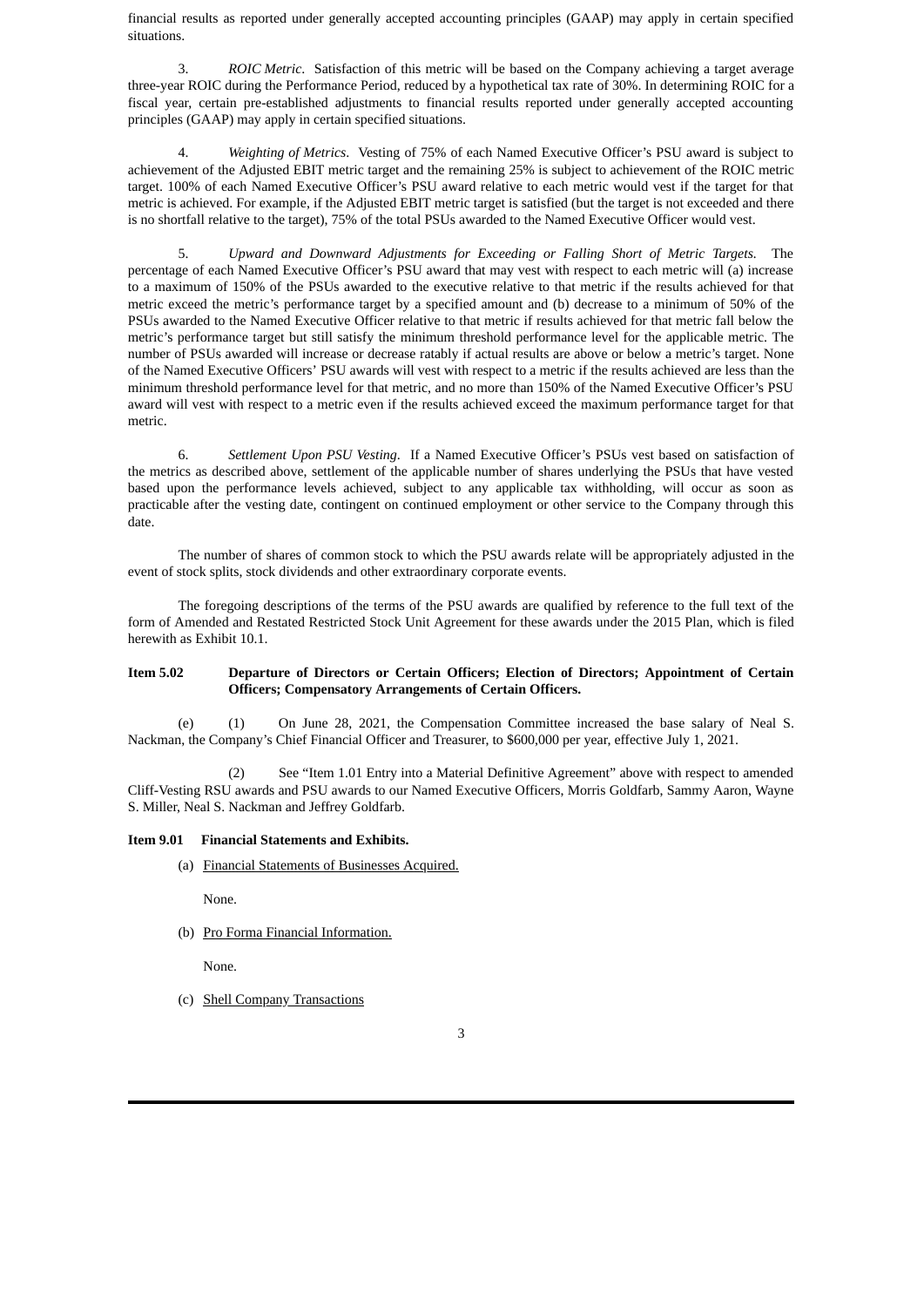### None.

- (d) Exhibits.
	- 10.1 Form of Amended and Restated Restricted Stock Unit [Agreement,](#page-6-0) dated June 28, 2021, with respect to revised awards under the 2015 Plan.
- 104 Cover Page Interactive Data File (embedded within the Inline XBRL document).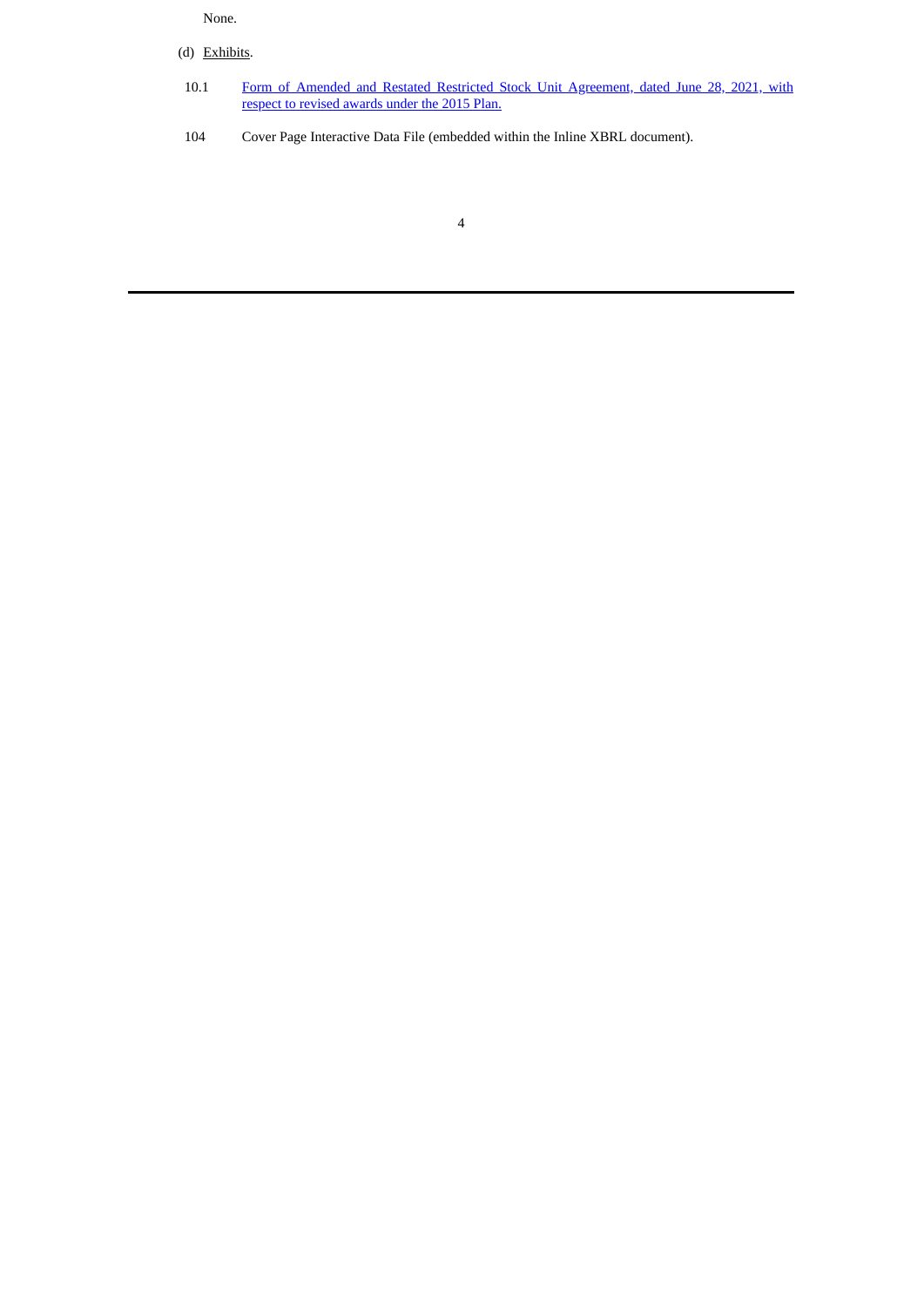### EXHIBIT INDEX

| Exhibit |                                                                                                 |
|---------|-------------------------------------------------------------------------------------------------|
| No.     | <b>Description</b>                                                                              |
| 10.1    | Form of Amended and Restated Restricted Stock Unit Agreement, dated June 28, 2021, with respect |
|         | to revised awards under the 2015 Plan.                                                          |
| 104     | Cover Page Interactive Data File (embedded within the Inline XBRL document).                    |
|         |                                                                                                 |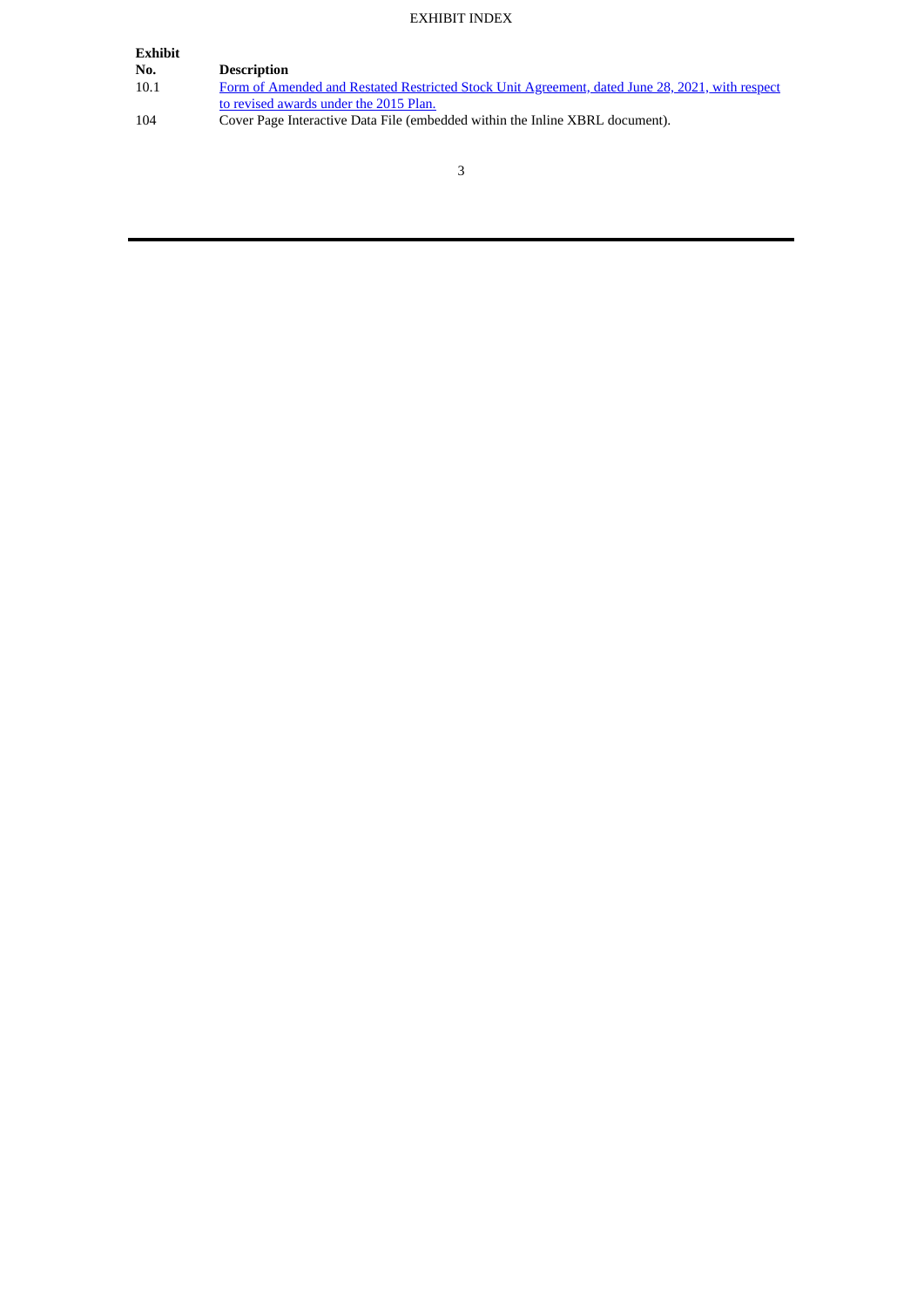### SIGNATURE

Pursuant to the requirements of the Securities Exchange Act of 1934, the registrant has duly caused this report to be signed on its behalf by the undersigned hereunto duly authorized.

## G-III APPAREL GROUP, LTD.

Date: June 30, 2021 By: /s/ Neal S. Nackman

Name: Neal S. Nackman Title: Chief Financial Officer

**-**4-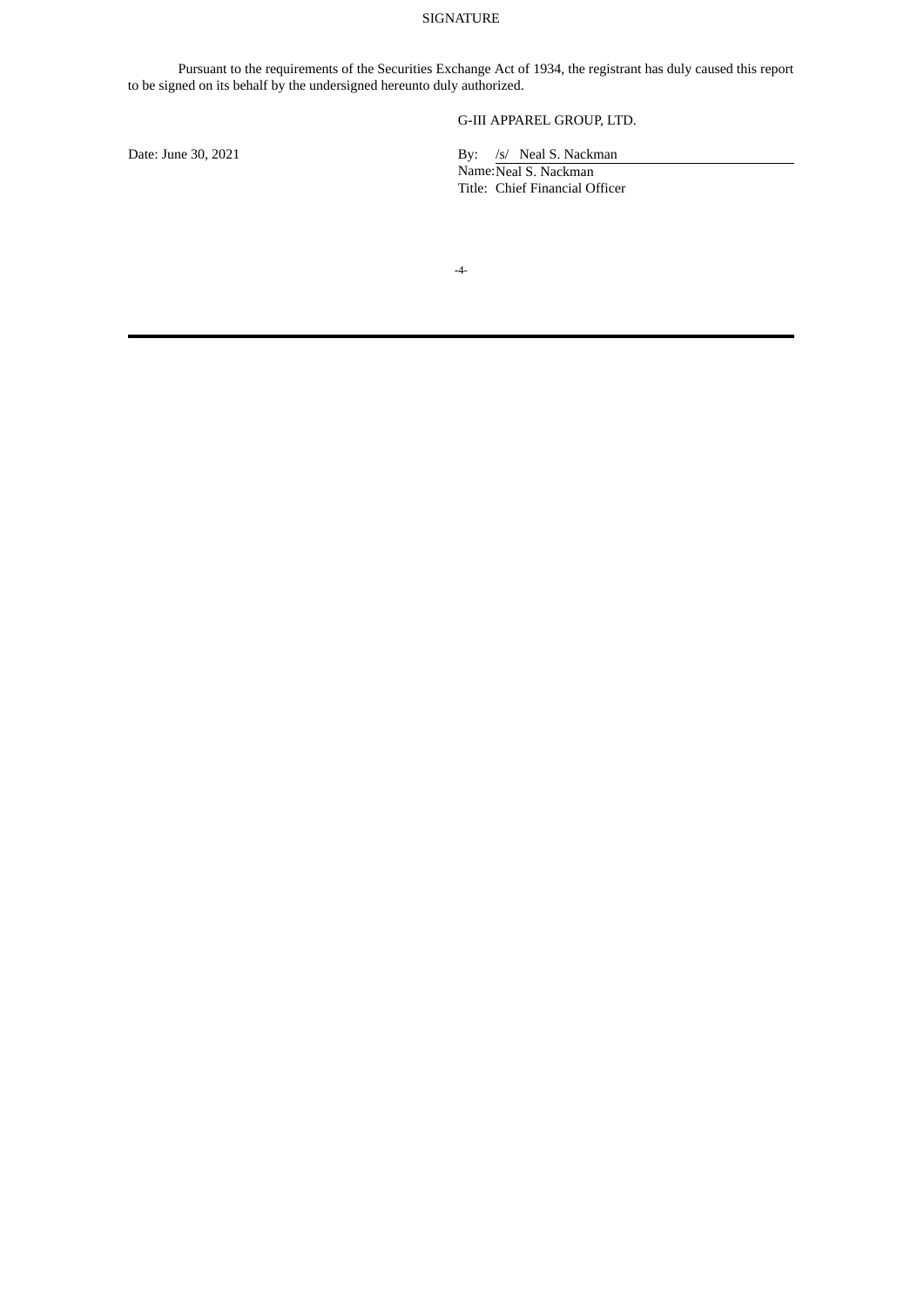### **G-III APPAREL GROUP, LTD. 2015 LONG-TERM INCENTIVE PLAN AMENDED AND RESTATED RESTRICTED STOCK UNIT AGREEMENT**

<span id="page-6-0"></span>AMENDED AND RESTATED AGREEMENT made as of the 28<sup>th</sup> day of June, 2021, amending and restating the Agreement, dated March 16, 2021 between G-III APPAREL GROUP, LTD. (the "Company") and (the "Participant") (the "Original Agreement"), pursuant to the G-III Apparel Group, Ltd. 2015 Long-Term Incentive Plan, as amended (the "Plan"). Capitalized terms that are used but not defined in this Agreement shall have the meanings given to them by the Plan.

### **RECITALS**

WHEREAS, the Company and the Participant previously entered into the Original Agreement that granted Participant \_\_\_\_\_\_\_\_ Restricted Stock Units ("RSUs") and they desire to enter into this Amended and Restated Agreement (the "Revised Agreement") in order to revise the terms of the Original Agreement as further set forth herein.

NOW, THEREFORE, for good and valuable consideration, the receipt and sufficiency of which are hereby acknowledged, and the mutual promises and covenants contained herein, the parties hereto, intending to be legally bound, agree as follows:

#### AGREEMENT

1. Awards. (a) The number of RSUs subject to this Revised Agreement is hereby reduced from \_\_\_\_\_\_\_ to \_\_\_\_\_\_. Each RSU represents the right to receive one share of the Company's common stock (an "RSU Share"), subject to the terms and conditions of this Revised Agreement and the Plan.

(b) In accordance with the Plan, the Company hereby grants to the Participant performance share units ("PSUs"). Each PSU represents the right to receive one share of the Company's common stock (a "PSU Share"), subject to the terms and conditions of this Revised Agreement, the Plan and the Approval (as such term is hereinafter defined) including, without limitation, the potential upward or downward adjustment in the number of PSU Shares that may be issued to the Participant pursuant to this Revised Agreement. RSU Shares and PSU Shares are collectively referred to as the "Shares."

2. Vesting Conditions. (a) Participant's right to receive the RSU Shares covered by this Revised Agreement shall become vested in accordance with the Appendix attached hereto, subject to the Participant's continuous employment or other service with the Company through such vesting date.

(b) The Participant's right to receive the PSU Shares covered by this Revised Agreement shall become vested in accordance with the Appendix attached hereto, subject to (i) confirmation by the Compensation Committee (the "Committee") of the Board of Directors of the Company of the attainment of the 3-Year Cumulative Adjusted EBIT ("Adjusted EBIT") and/or Return on Invested Capital ("ROIC") performance conditions and the performance levels achieved, and to the other provisions set forth in Exhibit A to the minutes of the meeting of the Committee approving (the "Approval") the PSU grant subject to this Agreement and (ii) the Participant's continuous employment or other service with the Company through the vesting date. The terms of this grant including the EBIT and ROIC performance conditions; upward (up to a maximum award of 150% of the number of PSU Shares) or downward (down to the minimum award of 50% of the number of PSU shares) adjustments to the number of PSU Shares earned, or absence of vesting of any PSU shares if the minimum thresholds with respect to the performance conditions are not attained, based on actual performance compared to the performance conditions; the percentage of PSU Shares earned based on satisfaction of the Adjusted EBIT or ROIC performance condition; accounting adjustments provided for in determining Adjusted EBIT and ROIC; and other matters related to the PSUs are all as set forth in the Approval. All determinations with respect to the satisfaction of the Adjusted EBIT or ROIC

- 1 -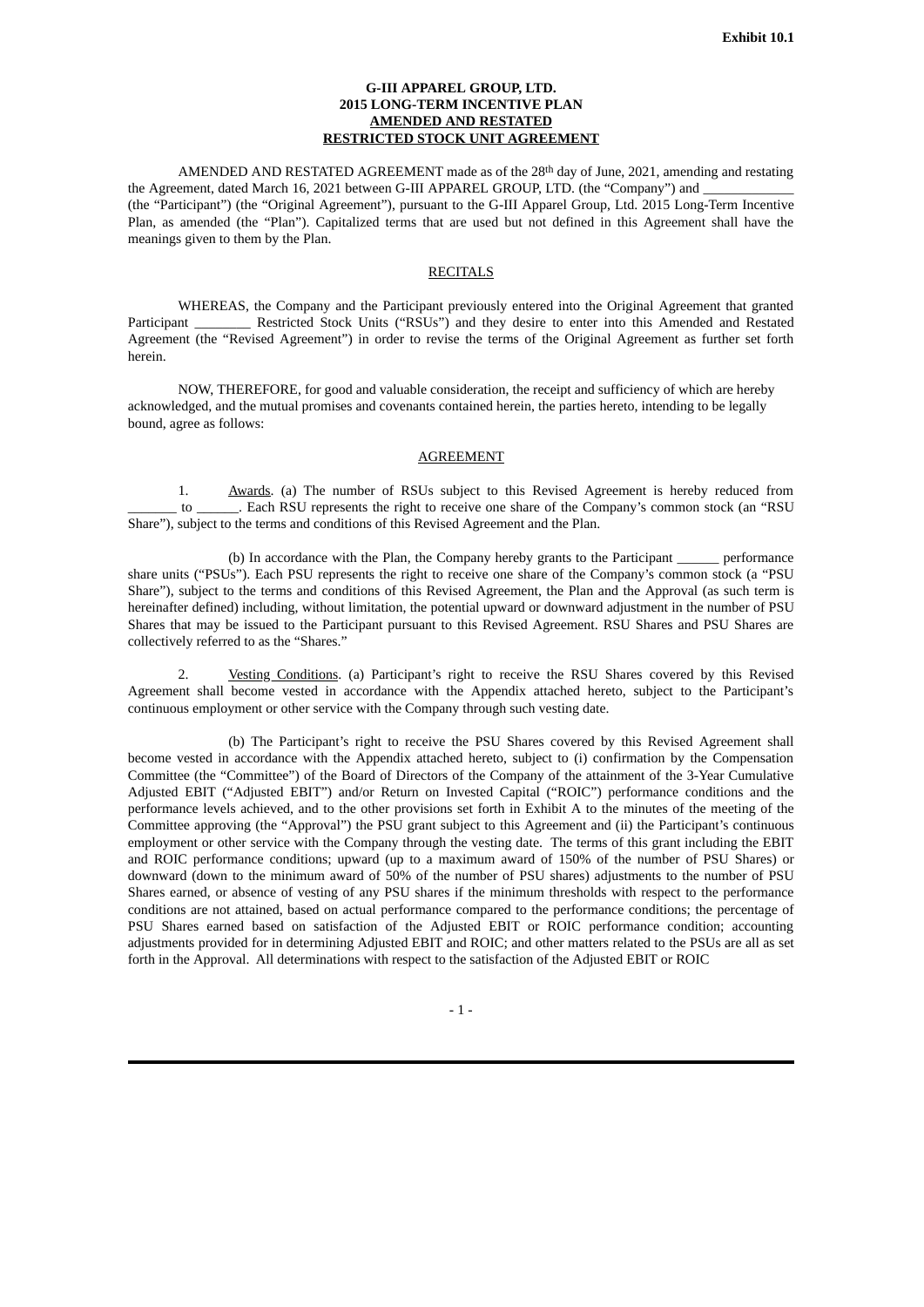performance condition and the other matters set forth in the Approval shall be made by the Committee and shall be in accordance with the terms set forth in the Approval.

Settlement of RSUs or PSUs. If and when RSUs or PSUs become vested, the Participant will have the right to receive a corresponding number of whole Shares from the Company in full settlement of such vested RSUs or PSUs. Such Shares will be issued and delivered in certificated or electronic form as soon as practicable (but not more than 90 days) after the applicable RSU or PSU vesting date, subject to any applicable tax withholding and other conditions set forth in the Plan, this Revised Agreement and/or applicable law.

Termination of Employment or Service. Upon the termination of the Participant's employment or other service with the Company, any unvested RSUs or PSUs then covered by this Agreement shall be canceled and the Participant shall have no further rights with respect thereto.

5. No Rights as a Shareholder. The Participant shall have no ownership or other rights of a stockholder with respect to Shares underlying the RSUs or PSUs (including any right to receive dividends or to vote such Shares) unless and until such Shares are issued to the Participant in settlement of vested RSUs or PSUs.

6. Tax Withholding. Prior to any settlement of vested RSUs or PSUs, the Participant shall be required to pay or make adequate arrangements satisfactory to the Company for the payment of all applicable tax withholding obligations. The Participant hereby authorizes the Company to satisfy all or part of the amount of such tax withholding obligations by deducting such amount from cash compensation or other payments that would otherwise be owed to the Participant. The Committee, acting in its sole discretion and pursuant to applicable law, may permit the Participant to satisfy any such tax withholding obligations with Shares that would otherwise be issued to the Participant in settlement of vested RSUs or PSUs, and/or with previously-owned shares of the Company's common stock held by the Participant. The amount of the Participant's tax withholding obligation that is satisfied in shares of the Company's common stock, if any, shall be based upon the Fair Market Value of such shares on the date such shares are delivered or withheld.

7. Restrictions on Transfer. Except as otherwise permitted by the Committee acting in its discretion under the Plan, the RSUs and PSUs and the Participant's right to receive Shares in settlement of vested RSUs or PSUs may not be sold, assigned, transferred, pledged or otherwise alienated or disposed of (except by will or the laws of descent and distribution), and may not become subject to attachment, garnishment, execution or other legal or equitable process, and any attempt to do so shall be null and void.

No Other Rights Conferred. Nothing contained herein shall be deemed to give the Participant a right to be retained in the employ or other service of the Company or any affiliate or affect the right of the Company and its affiliates to terminate or amend the terms and conditions of the Participant's employment or other service.

9. Provisions of the Plan Control. The provisions of the Plan, the terms of which are incorporated in this Revised Agreement, shall govern if and to the extent that there are inconsistencies between those provisions and the provisions hereof.

10. Successors. This Revised Agreement shall be binding upon and shall inure to the benefit of the parties hereto and their respective successors and permitted assigns.

11. Entire Agreement. This Revised Agreement constitutes the entire agreement between the parties with respect to the subject matter hereof, supersedes the Original Agreement and may not be modified except by written instrument executed by the parties.

12. Governing Law. This Revised Agreement shall be governed by the laws of the State of Delaware, without regard to its principles of conflict of laws.

13. Counterparts. This Revised Agreement may be executed in separate counterparts, each of which will be an original and all of which taken together shall constitute one and the same agreement.

 $-2-$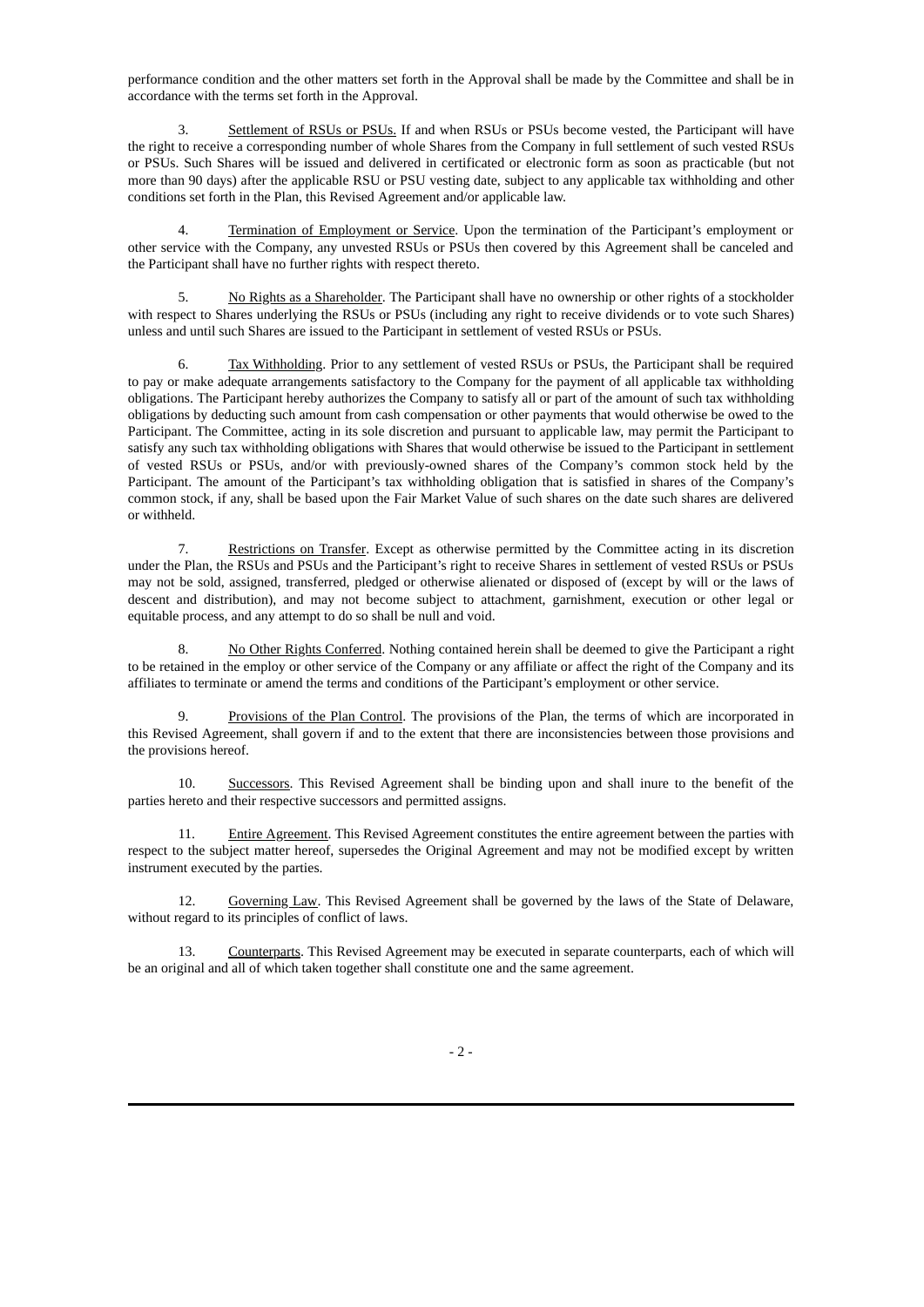# **G-III APPAREL GROUP, LTD**

 $\mathbf{B}$ y:

[Participant]

 $-3-$